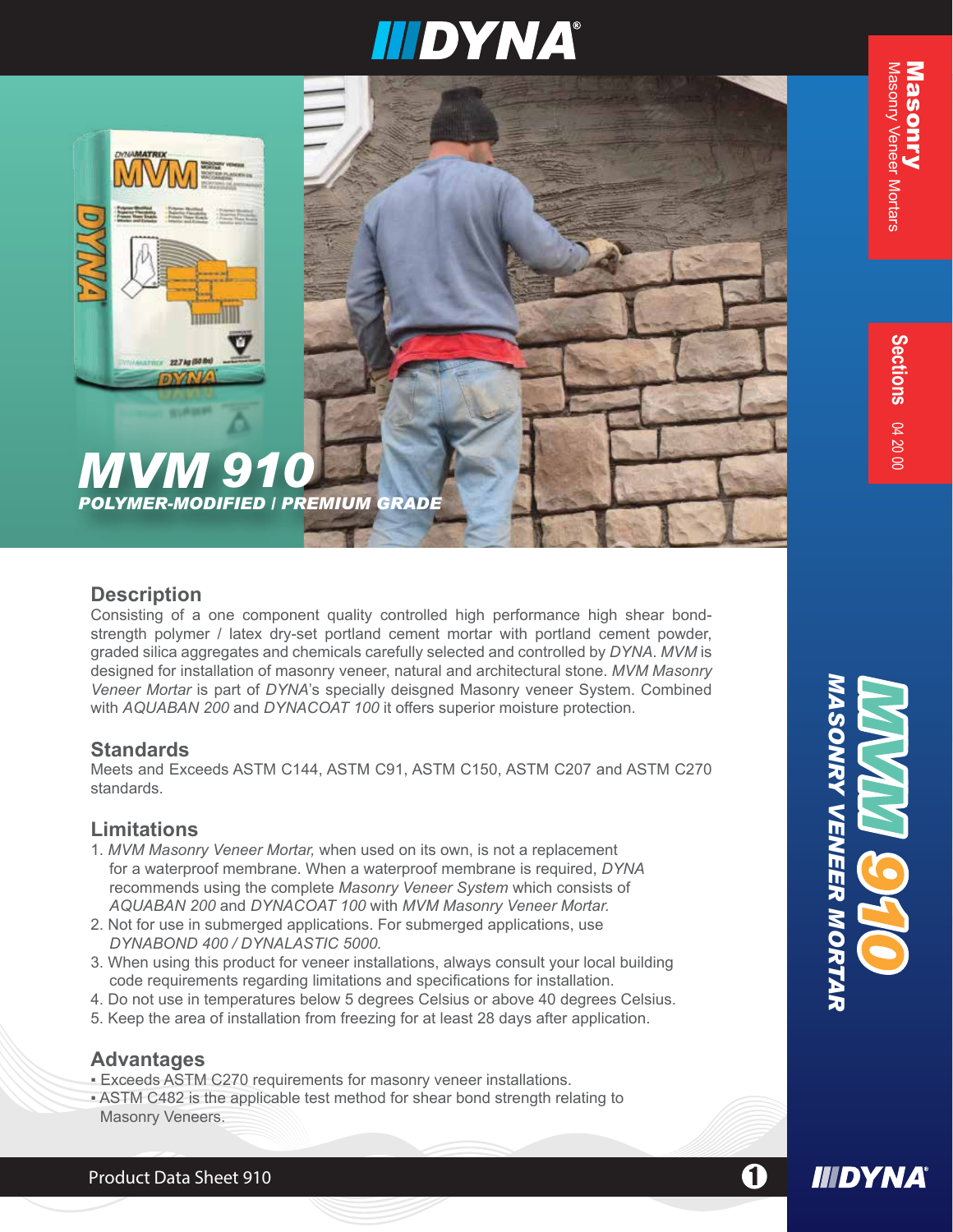

- Contains BIO GUARD® Anti-Microbial Protection.
- **Part of our Eco-Friendly Products line of environmentally friendly products.**

#### **Available Packaging**

50 lbs (22.7 kg) Bag

#### **Color**

Grey

#### **Coverage**

Per 50 lbs (22.7kg) bag:

| <b>Trowel Size</b> | f12   | ${\sf m}^2$ |
|--------------------|-------|-------------|
| 6x6x6 mm trowel    | 75-86 | 7-8         |
| 6x10x6 mm trowel   | 54-64 | 5-59        |

#### **Surface Preparation**

- 1. The substrates must be structurally sound, solid, stable, dry, clean and free of grease, oil. paint, dust, tar, wax, curring agents, primer, sealer, or any other substance which may prevent or reduce the adhesion of this product. Painted surfaces surfaces must be stripped to it's natural state.
- 2. Uneven concrete surfaces can be smoothed out with *DYNAPLAN 150*. Expansion joints shall be probuded through the Adhered Manufactured Stone Masonry Veneer (AMSMV) from all construction or expansion joint substrate. Do not cover expansion joints with mortar.
- 3. Installer must verify that deflection under all live, dead and impact loads of substrate do not exceed industry standards of L/360 for ceramic tile and brick or L/480 for AMSMV units or stone installations where L=span length.

#### **Mixing**

- 1. Use a clean mixing vessel and pour approximately 5.5 to 6 litres of cold clean water and then add 22.7 kgs. (50 lbs.) of *MVM* gradually while mixing. Use a slow speed mixer (approximately 150 R.P.M.). Mix thoroughly to a homogeneous and smooth consistency. Avoid air entrapment by prolonged mixing, which if occurs will lower the compressive strength of the mortar.
- 2. Permit the mix to slake for 10 to 15 minutes.
- 3. Re-stir the entire contents of the vessel without adding any more water to the mix.
- 4. The pot life of the mix is approximately 4 to 6 hours.
- 5. Some stiffening of the mix may occur before all the material is consumed. When this occurs, simply re-stir by hand or machine, but DO NOT add any more water.
- 6. Wash your mixing tools immediately with water after use.

#### **Application**

Use a recommended notched trowel with adequate depth to achieve a 100% mortar contact to the back of the Masonry Veneer. Use the flat edge of the trowel to spread a thin coat over the substrate then apply additional material and comb the mortar wit the notch side of the trowel. Do not spread more mix than can be covered with the tiles within 10 to 15 minutes. Otherwise, a skin may form on top of the mortar and proper adhesion will not be achieved. Place the veneer firmly into position with a slight twisting motion. Then once the veneer has been set, properly beat in the veneer with a beating block in order that at least 1/4 of the thickness of the veneer is set into the mortar bed. Finished



*MASONRY VENEER MORTAR* **SONRY VENEER MORT** 

 $\Omega$  Product Data Sheet 910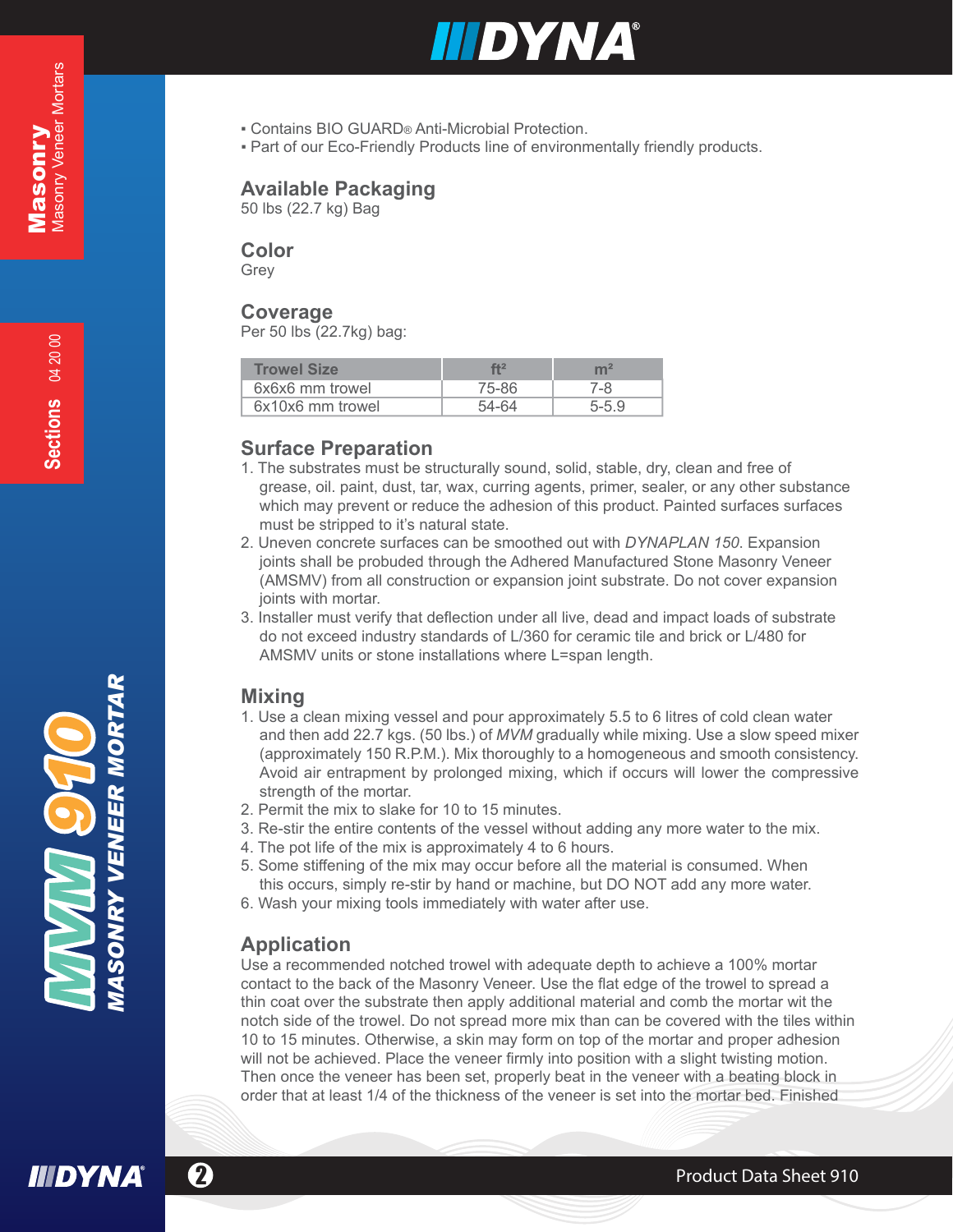# **IIIDYNA®**

veneers are beaten in without any voids or air pockets. Ensure that all alignments and adjustments are performed immediately, do not exceed 30 to 40 minutes. Should skinning occur, remove the dry or skinned mortar and replace it with fresh mortar. Clean out any joints from the face of the veneer immediately with a damp sponge. Do not soak the veneer before application. Ensure that there is 100% mortar contact.

**NOTE:** Ensure that the veneers are clean of dust, laitance, curing agents, sealer or any other substance which may prevent or reduce the adhesion of this product.

**NOTE:** Check the back of the veneer for 100% coverage by periodically removing veneer or tile to make sure 100% of the mortar has been transferred on to the back of the veneer or tile. There is a wide variety of veneers, tiles and stones on the market. Make sure a "non-sag" test is performed prior to installation. Depending on the type of job and veneer, shims, spacers or any other type of mechanism may be required to maintain a level finish.

#### **Expansion and Control Joints**

Provide expansion and control joints where specified. Do not cover any expansion joints with mortar. Cut veneer on both sides along the edges of the expansion joints. Also insert the specific compressable bead and sealant to caulk the expansion and control joint. Follow ANSI AN3.8, "Requirements for Expansion Joints".

#### **Cleaning**

Wash your tools immediately after mixing. Clean your hands and tools with water while the mortar is wet.

#### **Technical Services**

Information is available by calling the *DYNA* Technical Service Toll Free: **1-866-861-6424** Telephone: Fax: **905-761-2114** To acquire technical and safety literature, please visit our website at *www.dyna.ca*

#### **Caution**

motive bed the choice of the between 32nd to 1/8th inch (2.5 - 3.0 mm) thick after<br>horizontar bed thickness should be between 3/32nd to 1/8th inch (2.5 - 3.0 mm) thick after<br>adjoint mean on the forest interest investigativ Consult and read the MSDS thoroughly for this product for more safety information. This product is corrosive as it contains Portland cement. Portland cement when mixed with water results in a solution of calcium hydroxide and is therefore injurious to the eyes and can cause skin irritation. Therefore, avoid eye contact and prolonged contact with the skin. Protect eyes with goggles and skin with waterproof gloves. If splashed in eyes, flush thoroughly for at least 15 minutes and consult a physician immediately. In case of ingestion consult a physician immediately. **KEEP OUT OF REACH OF CHILDREN**

#### **Limited Warranty**

This premium quality product was designed to satisfy the user. If you are not satisfied after Surface Testing on a small area, please contact our technical service department immediately. NO WARRANTIES expressed or implied are offered by *DYNA*. The Manufacturer's liability is limited to the replacement of products proven defective. The user assumes all risks and liabilities associated with the use of this product.

#### **Notice**

*DYNA* shall not be liable for incidental and consequential damages, indirectly or directly sustained, nor for any loss by application of these goods not in accordance with the printed instructions or for other than the intended use. Before using the user shall determine the



8